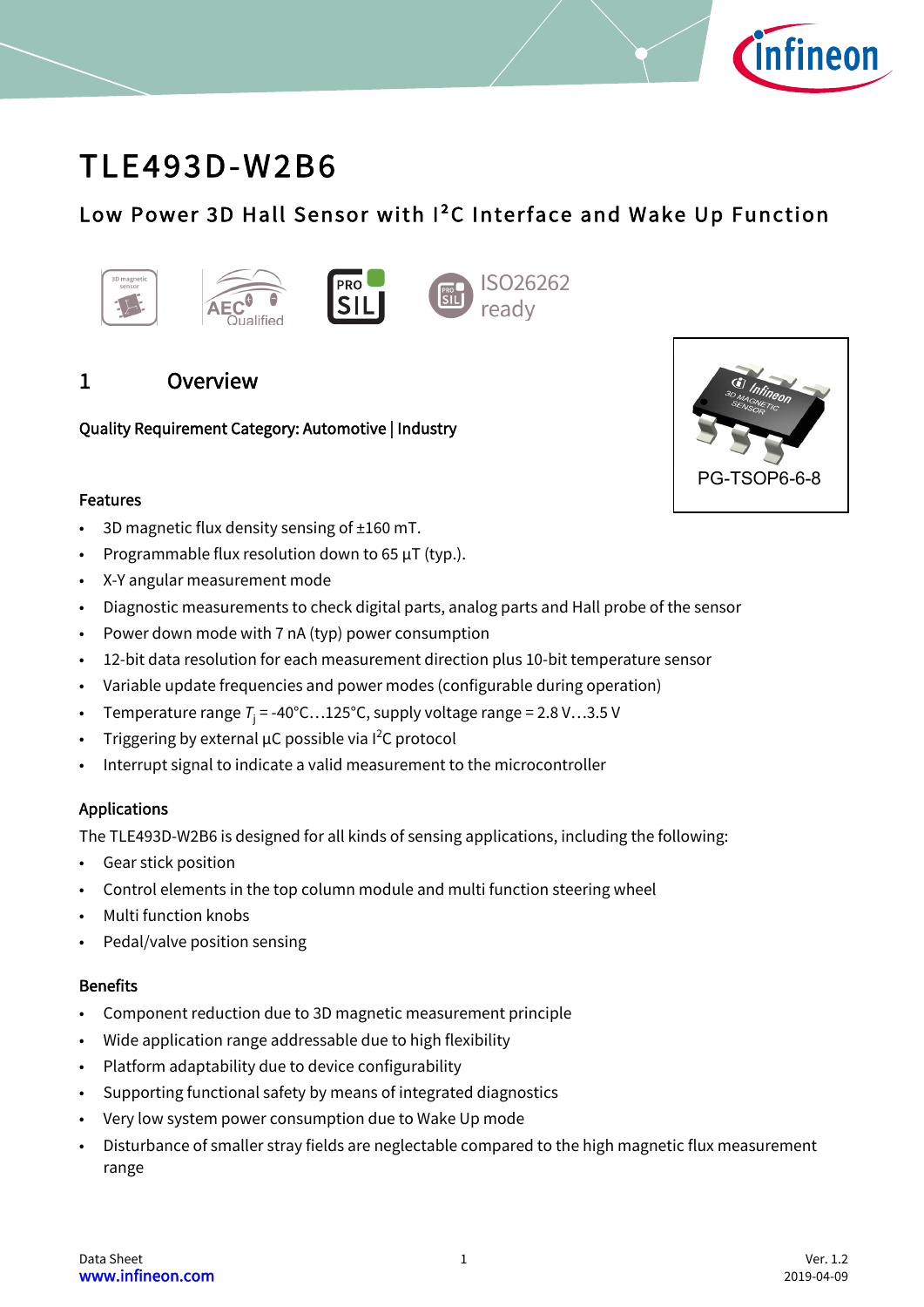

#### **Overview**

# Table 1 Ordering Information

| <b>Product Type</b> | $\vert$ Marking <sup>1)</sup> | <b>Ordering Code</b> | Package             | Default address<br>write / read   |
|---------------------|-------------------------------|----------------------|---------------------|-----------------------------------|
| TLE493D-W2B6 A0     | EC.                           | SP001605334          | PG-TSOP6-6-8        | $6A_H/6B_H$                       |
| TLE493D-W2B6 A1     | ED                            | SP001605340          | <b>PG-TSOP6-6-8</b> | $44_{\text{H}}$ / $45_{\text{H}}$ |
| TLE493D-W2B6 A2     | EE                            | SP001605344          | PG-TSOP6-6-8        | $F0_H/F1_H$                       |
| TLE493D-W2B6 A3     | ЕF                            | SP001605348          | <b>PG-TSOP6-6-8</b> | $88_{\text{H}}/89_{\text{H}}$     |

1) Engineering samples are marked with "SA".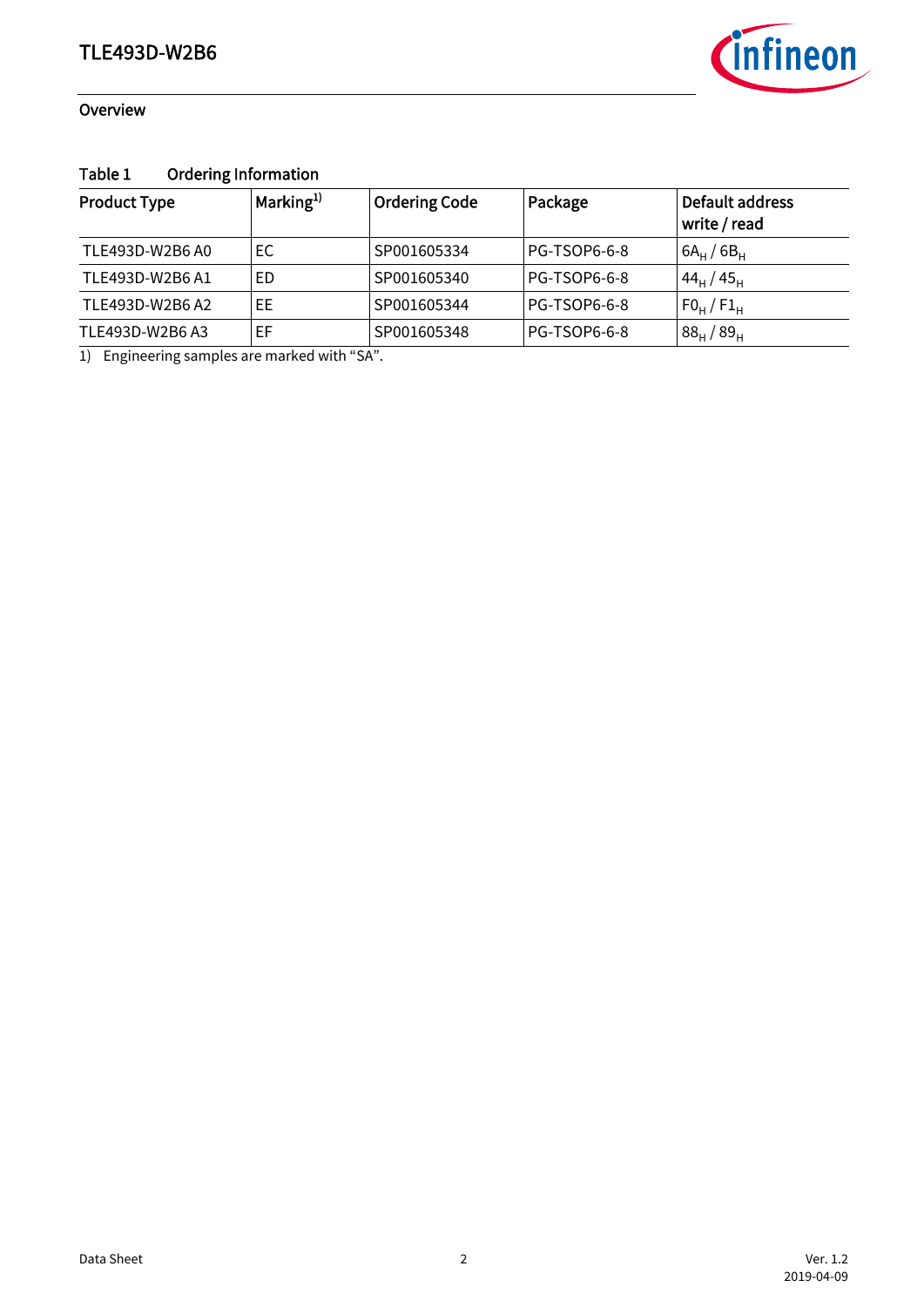

# **Table of Contents**

| $\overline{2}$          |  |
|-------------------------|--|
| 2.1                     |  |
| 2.1.1                   |  |
| 2.1.2                   |  |
| 2.1.3                   |  |
| 2.2                     |  |
| 2.3                     |  |
| 2.4                     |  |
| 2.5                     |  |
| 3                       |  |
| 3.1                     |  |
| 3.2                     |  |
| 3.3                     |  |
| 3.4                     |  |
| 3.5                     |  |
| 3.6                     |  |
| 3.7                     |  |
| $\overline{\mathbf{4}}$ |  |
| 4.1                     |  |
| 4.2                     |  |
| 5                       |  |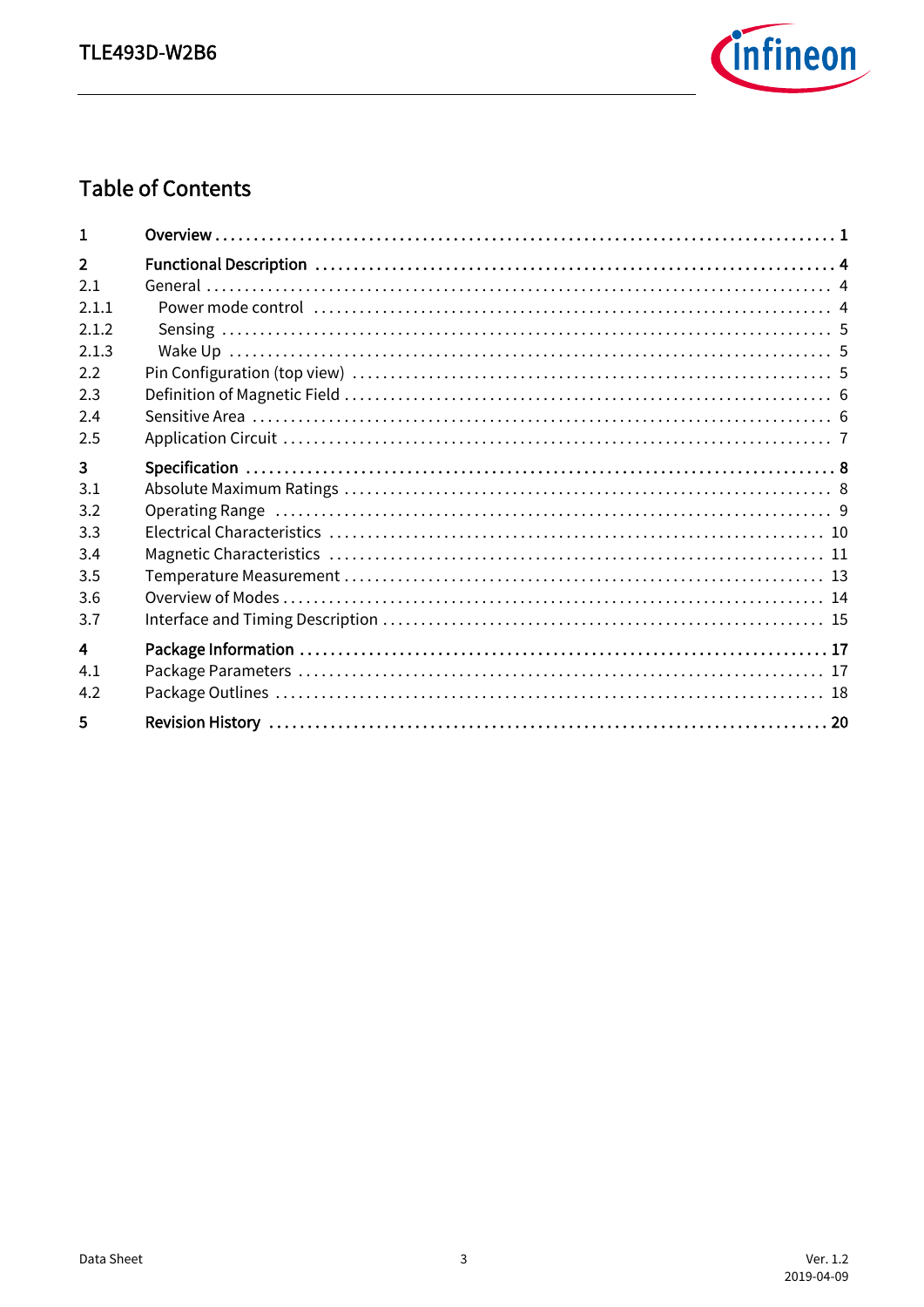

# <span id="page-3-0"></span>2 Functional Description

This three dimensional Hall effect sensor can be configured by the microcontroller. The measurement data is provided in digital format to the microcontroller. The microcontroller is the master and the sensor is the slave. It also provides test functions and the capability to wake up a sleeping system.

# <span id="page-3-1"></span>2.1 General

Description of the Block diagram and its functions.



Figure 1 Block Diagram

The IC consists of three main functional units containing the following building blocks:

- The power mode control system, containing a low-power oscillator, basic biasing, accurate restart, undervoltage detection and a fast oscillator.
- The sensing unit, which contains the HALL biasing, HALL probes with multiplexers and successive tracking ADC, as well as a temperature sensor is implemented.
- The I<sup>2</sup>C interface, containing the register files and I/O pads

# <span id="page-3-2"></span>2.1.1 Power mode control

The power mode control provides the power distribution in the IC, a power-on reset function and a specialized low-power oscillator as the clock source. It also manages the start-up behavior.

- On start-up, this unit:
	- activates the biasing, provides an accurate reset detector and fast oscillator
	- sensor enters low power mode and can be configured via I<sup>2</sup>C interface
- After re-configuration, a measurement cycle is performed, which consists of the following steps:
	- activating internal biasing, checking for the restart condition and providing the fast oscillator
	- HALL biasing
	- measuring the three HALL probe channels sequentially (including the temperature). This is enabled by default
	- reentering configured mode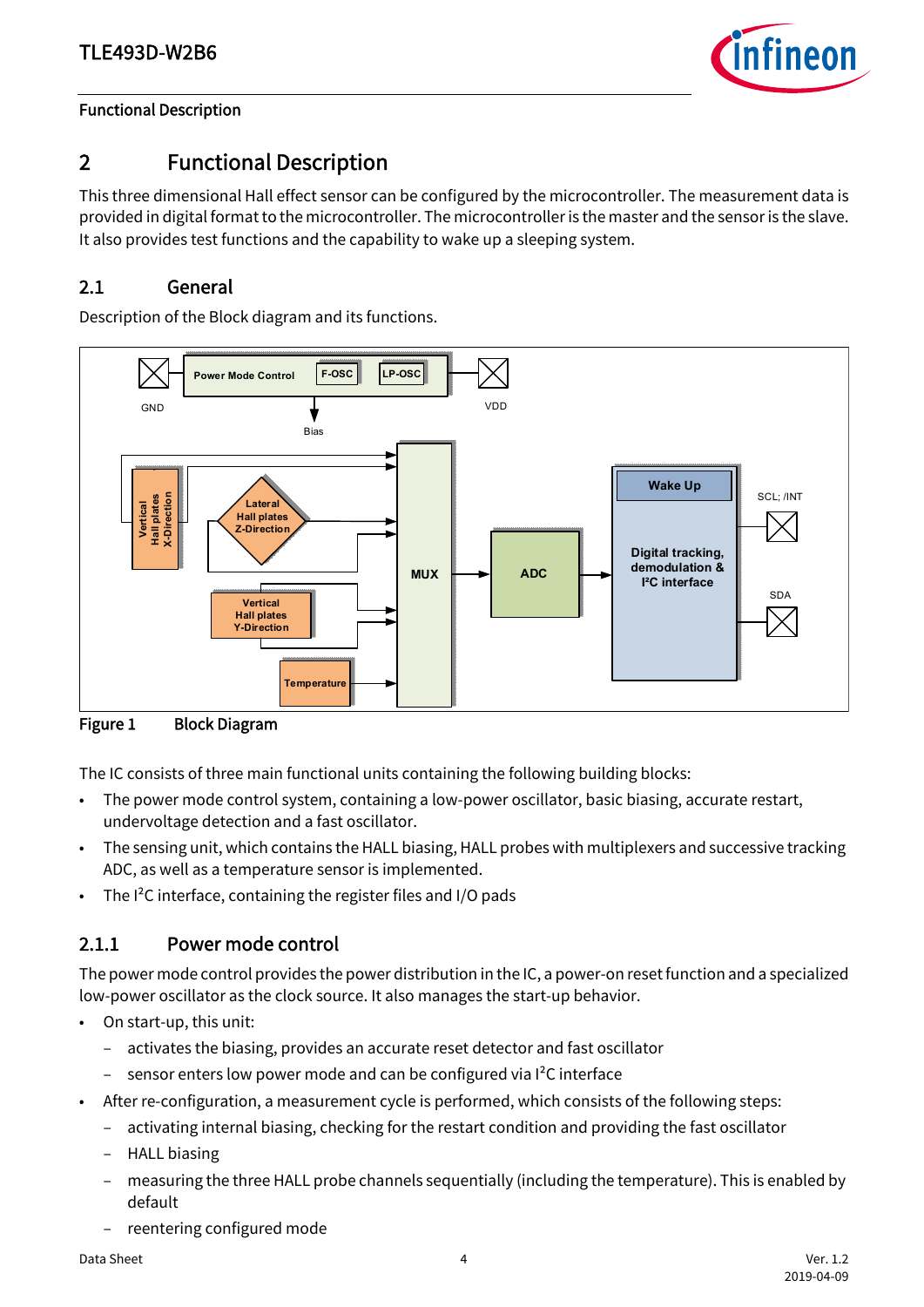

In any case functions are only executed if the supply voltage is high enough, otherwise the restart circuit will halt the state machine until the required level is reached and restart afterwards. The functions are also restarted if a restart event occurs in between (see parameter [ADC restart level](#page-8-1)).

# <span id="page-4-0"></span>2.1.2 Sensing

Measures the magnetic field in X, Y and Z direction. Each X-, Y- and Z-Hall probe is connected sequentially to a multiplexer, which is then connected to an Analog to Digital Converter (ADC). Optional, the temperature (default = activated) can be determined as well after the three Hall channels.

# <span id="page-4-1"></span>2.1.3 Wake Up

For each of the three magnetic channels (X/Y/Z), the Wake Up function has an upper and lower comparison threshold. Each component of the applied field is compared to the lower and upper threshold. If one of the results is above or below these thresholds, an interrupt pulse /INT is generated. This is called a Wake Up function. The sensor signals a certain field strength change to the microcontroller. As long as all components of the field stay within the envelope, no interrupt signal will be provided. Note however that the /INT can also be inhibited during I<sup>2</sup>C activities, by activated collision avoidance. An Wake Up interrupt /INT is the logical OR among all Wake Up interrupt envelopes of the three channels.

# <span id="page-4-2"></span>2.2 Pin Configuration (top view)

[Figure 2](#page-4-3) shows the pinout of the TLE493D-W2B6.



#### <span id="page-4-3"></span>Figure 2 TLE493D-W2B6 pinout

| Table 2 | TSOP6 pin description and configuration (see Figure 2) |  |  |
|---------|--------------------------------------------------------|--|--|
|         |                                                        |  |  |

| Pin No. | Name               | <b>Description</b>                                                                                    |
|---------|--------------------|-------------------------------------------------------------------------------------------------------|
| 1       | <b>SCL</b><br>/INT | Interface serial clock pin (input)<br>Interrupt pin, signals a finished measurement cycle, open-drain |
| 2       | <b>GND</b>         | Connect to GND                                                                                        |
| 3       | <b>GND</b>         | Ground Pin                                                                                            |
| 4       | <b>VDD</b>         | Supply Pin                                                                                            |
| 5       | <b>GND</b>         | Connect to GND                                                                                        |
| 6       | <b>SDA</b>         | Interface serial data pin (input/output), open-drain                                                  |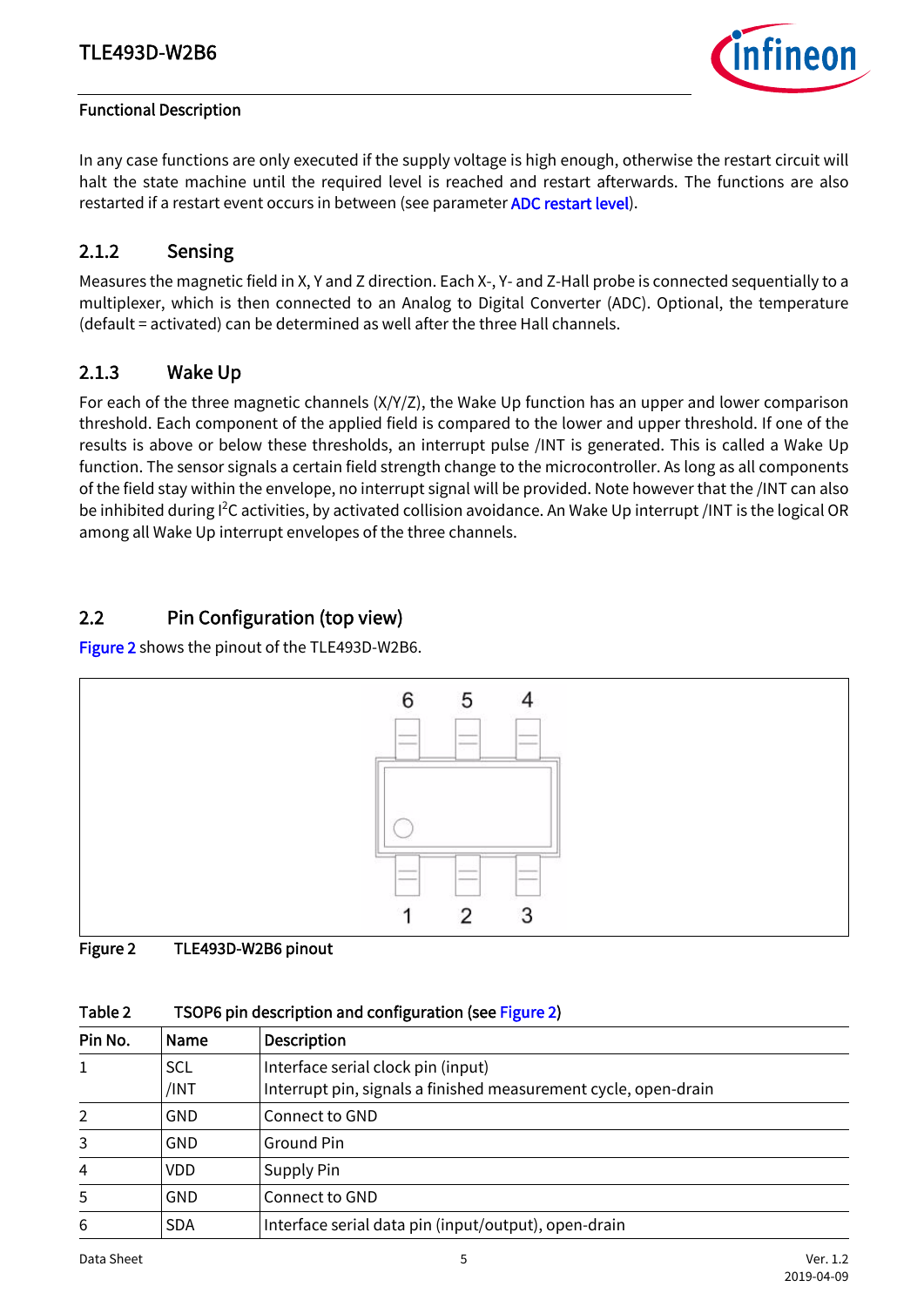

# <span id="page-5-0"></span>2.3 Definition of Magnetic Field

A positive field is considered as South-Pole facing the corresponding Hall element.

[Figure 3](#page-5-3) shows the definition of the magnetic directions X, Y, Z of the TLE493D-W2B6.



<span id="page-5-3"></span>Figure 3 Definition of Magnetic Field Direction

### <span id="page-5-1"></span>2.4 Sensitive Area

The magnetic sensitive area for the Hall measurement is shown in [Figure 4](#page-5-2).

<span id="page-5-4"></span><span id="page-5-2"></span>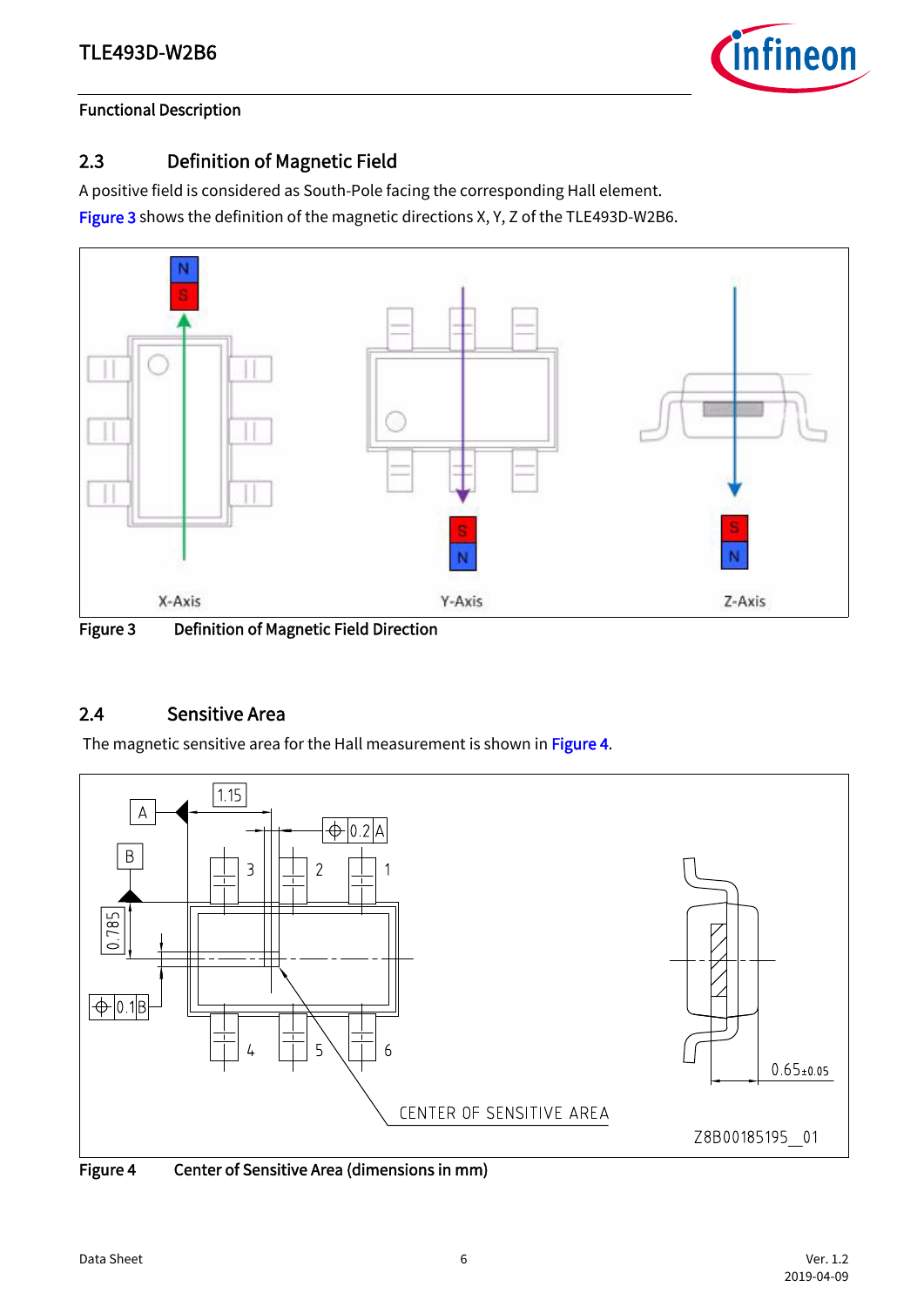

# <span id="page-6-0"></span>2.5 Application Circuit

The use of an interrupt line is optional, but highly recommended to ensure proper and efficient readout of the sensor data.

The pull-up resistor values of the  $I^2C$  bus have to be calculated in such a way as to fulfill the rise- and fall time specification of the interface for the given worst case parasitic (capacitive) load of the actual application setup.

Please note: too small resistive R1/2 values have to be prevented to avoid unnecessary power consumption during interface transmissions, especially for low-power applications.



<span id="page-6-1"></span>Figure 5 Application Circuit with external power supply and  $\mu$ C

For additional EMC precaution in harsh environments,  $C_1$  may be implemented by two 100 nF capacitors in parallel, which should be already given by  $C_{\text{Buf}}$  near the  $\mu$ C and/or power supply.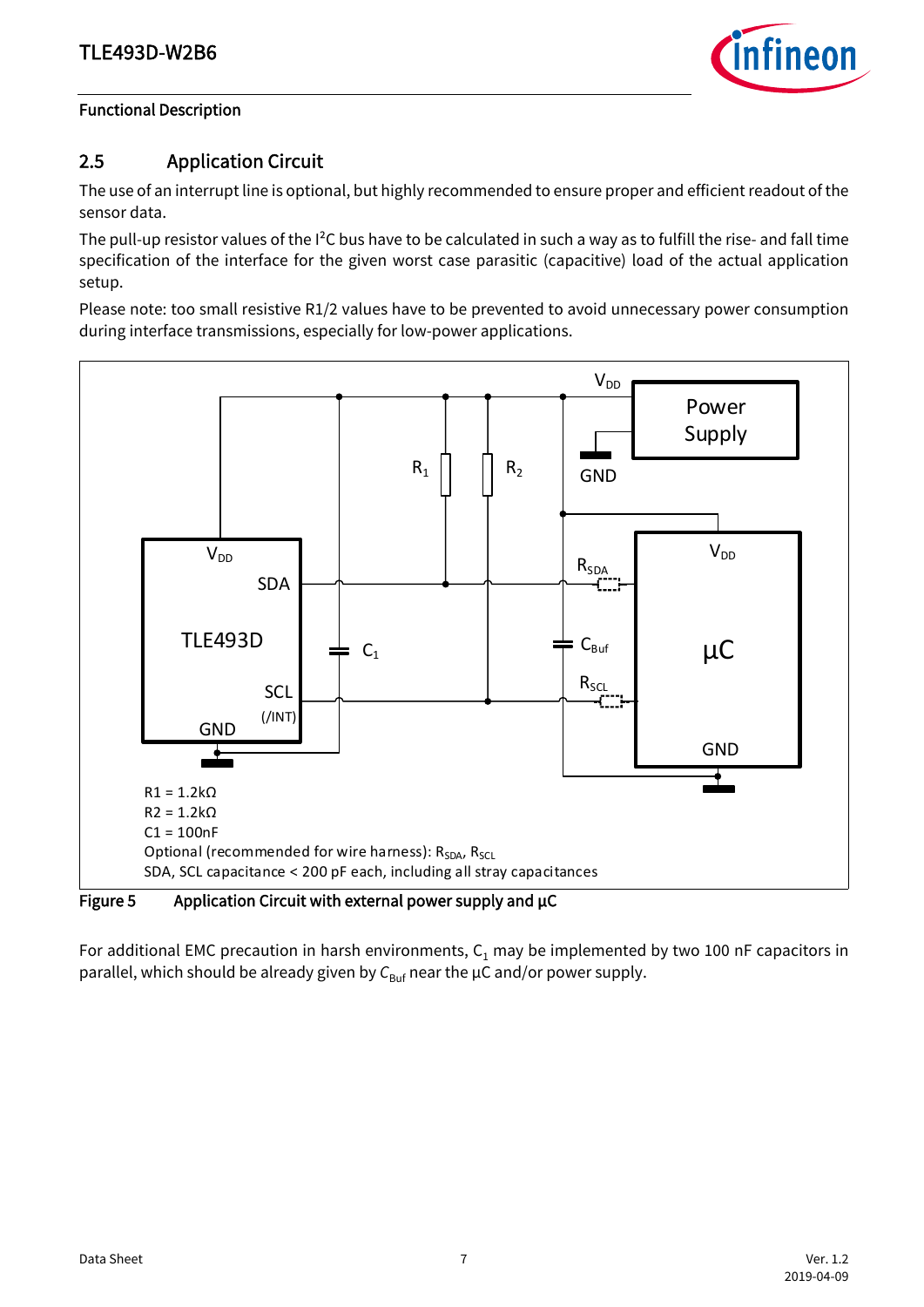

# <span id="page-7-0"></span>3 Specification

This sensor is intended to be used in an automotive environment. This chapter describes the environmental conditions required by the device (magnetic, thermal and electrical).

# <span id="page-7-1"></span>3.1 Absolute Maximum Ratings

Stresses above those listed under "Absolute Maximum Ratings" may cause permanent damage to the device. This is a stress rating only and functional operation of the device at these or any other conditions above those indicated in the operational sections of this specification is not implied. Furthermore, only single error cases are assumed. More than one stress/error case may also damage the device.

Exposure to absolute maximum rating conditions for extended periods may affect device reliability. During absolute maximum rating overload conditions the voltage on  $V_{DD}$  pin with respect to ground (GND) must not exceed the values defined by the absolute maximum ratings.

| Parameter                          | Symbol            | min    | typ                      | max     | Unit         | <b>Note/Condition</b>                          |
|------------------------------------|-------------------|--------|--------------------------|---------|--------------|------------------------------------------------|
| Junction temperature               |                   | $-40$  | -                        | 125     | $^{\circ}$ C |                                                |
| Voltage on $V_{DD}$                | $V_{\mathsf{DD}}$ | $-0.3$ | -                        | 3.5     |              |                                                |
| Magnetic field                     | $B_{\text{max}}$  |        |                          | $\pm 1$ |              |                                                |
| Voltage range on any pin to<br>GND | V<br>max          | $-0.1$ | $\overline{\phantom{0}}$ | 3.5     | ٧            | open-drain outputs are not<br>current limited. |

#### Table 3 Absolute Maximum Ratings

### Table 4 ESD Protection<sup>1)</sup>

Ambient temperature  $T_A = 25^{\circ}C$ 

| Parameter                | Symbol    | <b>Values</b> |      |       | <b>Unit</b> | <b>Note or Test Condition</b>                    |
|--------------------------|-----------|---------------|------|-------|-------------|--------------------------------------------------|
|                          |           | Min.          | Typ. | Max.  |             |                                                  |
| ESD voltage $(HBM)^{2)}$ | $V_{ESD}$ |               |      | ±2.0  | kV          | $R = 1.5 \text{ k}\Omega$ , $C = 100 \text{ pF}$ |
| ESD voltage $(CDM)^{3}$  |           |               |      | ±0.75 | kV          | for corner pins                                  |
|                          |           |               | -    | ±0.5  | kV          | all pins                                         |

1) Characterization of ESD is carried out on a sample basis, not subject to production test.

2) Human Body Model (HBM) tests according to ANSI/ESDA/JEDEC JS-001.

3) Charged Device Model (CDM), ESD susceptibility according to JEDEC JESD22-C101.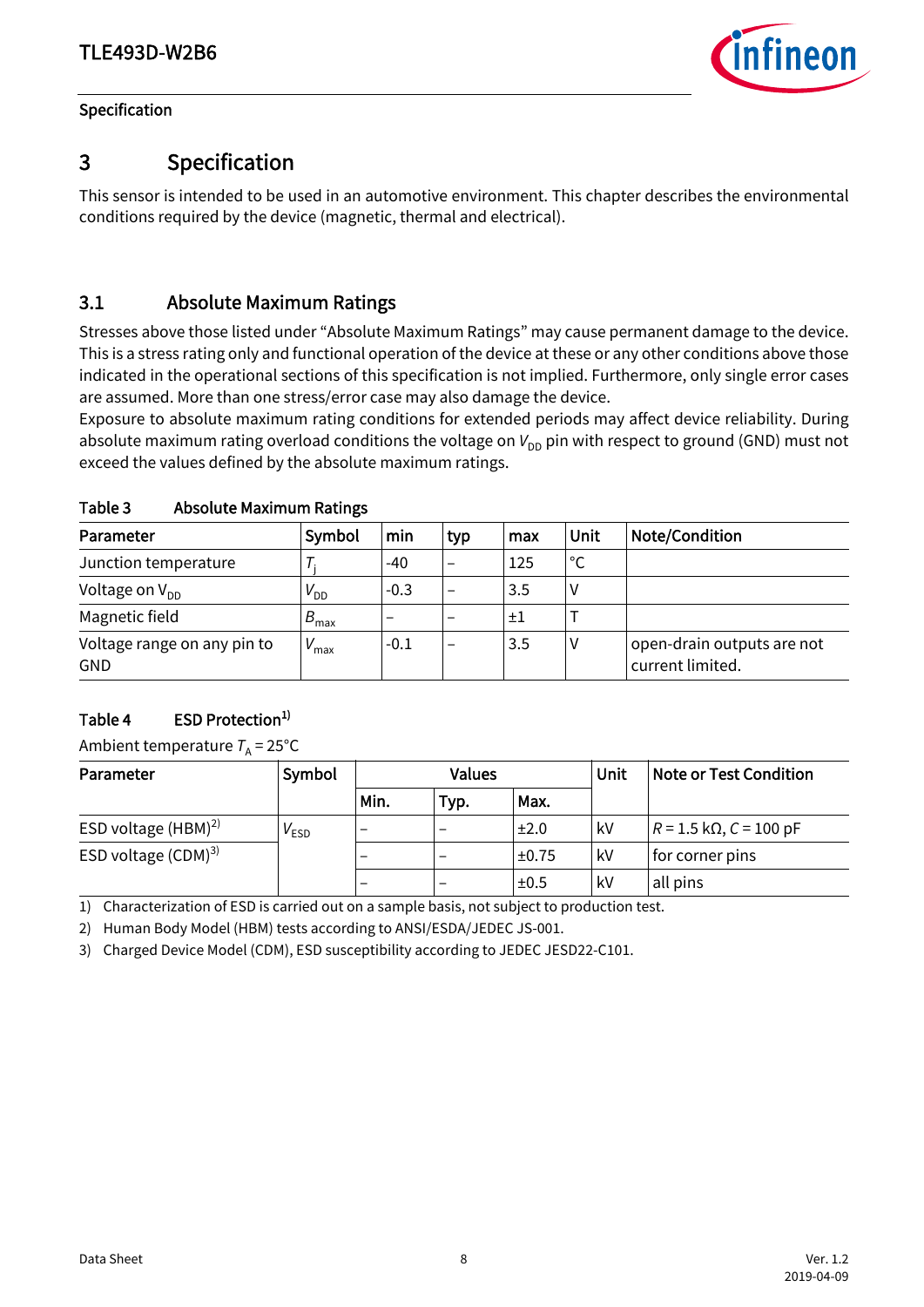

# <span id="page-8-3"></span><span id="page-8-0"></span>3.2 Operating Range

To achieve ultra low power consumption, the chip does not use a conventional, power-consuming restart procedure. The focus of the restart procedure implemented is to ensure a proper supply for the ADC operation only. So it inhibits the ADC until the sensor supply is high enough.

<span id="page-8-1"></span>

| Parameter              | Symbol               | min                      | typ                      | max | <b>Unit</b>  | <b>Note/Condition</b>                                  |
|------------------------|----------------------|--------------------------|--------------------------|-----|--------------|--------------------------------------------------------|
| Operating temperature  |                      | $-40$                    | $\overline{\phantom{0}}$ | 125 | $^{\circ}$ C | $T_i = T_a + 3$ K in fast mode                         |
| Supply voltage         | $V_{DD}$             | 2.8                      | 3.3                      | 3.5 | V            | Supply voltage must be above<br>restart level          |
| ADC restart level      | $V_{res}$            | 2.2                      | 2.5                      | 2.8 | ٧            | min. ADC operating level                               |
| ADC restart hysteresis | $V_{\text{res-hys}}$ | -                        | 50                       |     | mV           |                                                        |
| Register stable level  | $V_{reg}$            | $\overline{\phantom{0}}$ | -                        | 2.5 | V            | Register values are stable above<br>this voltage level |

#### Table 5 Operating Range

The sensor relies on a proper supply ramp defined with  $t_{\sf PUP},$   $V_{\sf OUS}$  and  $I_{\sf DD\text{-}PUP},$  see <mark>[Figure 6](#page-8-2).</mark> The I<sup>2</sup>C reset feature of the sensor shall be used by the µC after Power Up. If supply monitoring is used in the system (e.g. brownout detector etc.), it is also recommended to use the <sup>12</sup>C reset of the sensor following events detected by this monitor.

In any case, an external supply switch (either provided by a System-Basis-Chip solution which includes a supply-enable feature, a Bias-Resistor-Transistor device, a capable µC GPIO pin, etc.) shall allow a powercycle of the sensor as backup for high availability applications to cope with any form of  $V_{DD}$  ramps (including potential EMC influences), see [Figure 6](#page-8-2).

At Power Up, SDA and SCL shall be pulled to V<sub>DD</sub> using R1 and R2 of [Figure 5](#page-6-1) and not be driven to low by any device or µC on SDA and SCL.



<span id="page-8-2"></span>Figure 6  $V_{DD}$  power up and power-cycle for high availability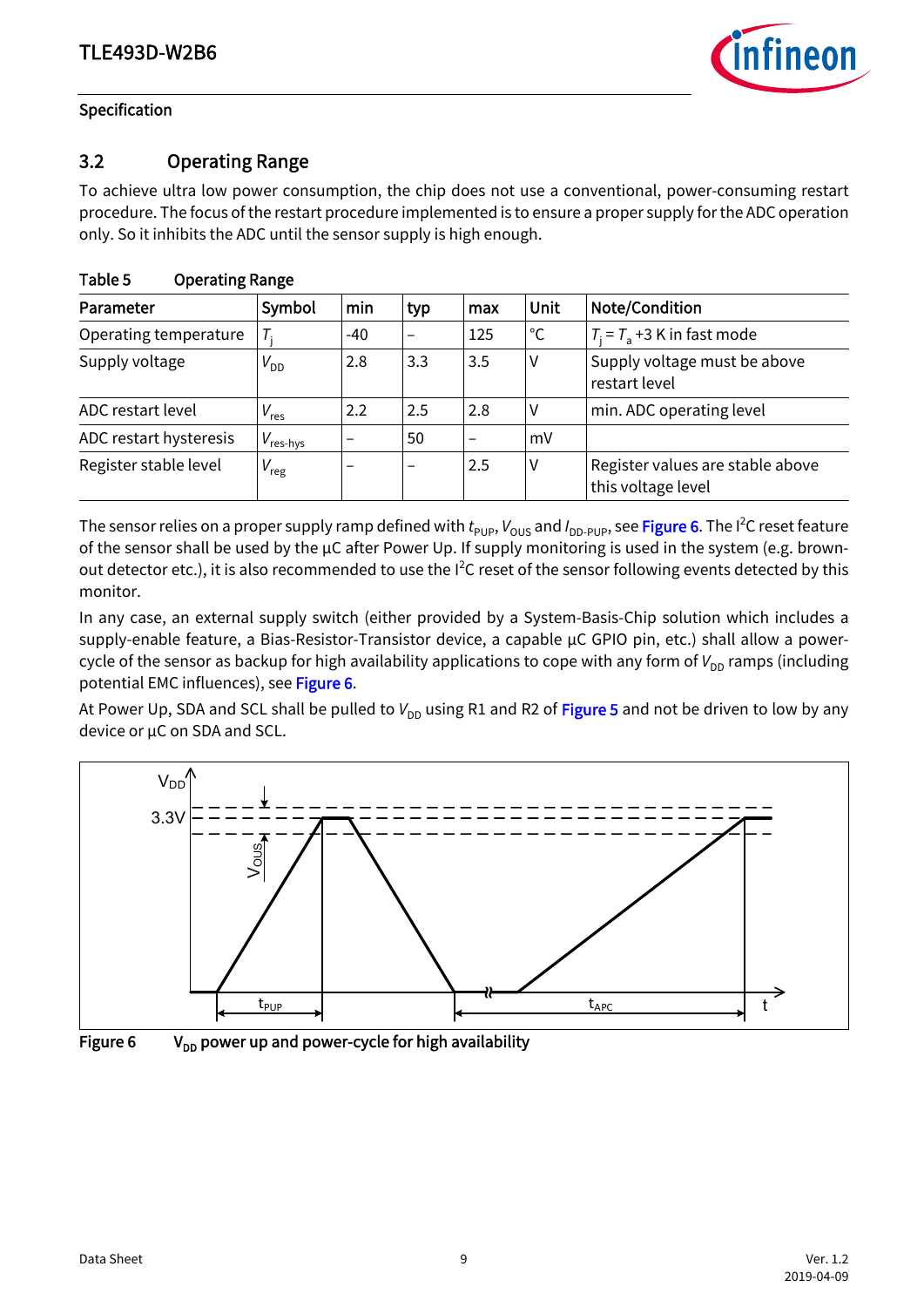

| Parameter                              | Symbol             | min | typ | max | Unit   | <b>Note/Condition</b>                                            |
|----------------------------------------|--------------------|-----|-----|-----|--------|------------------------------------------------------------------|
| Power Up ramp time                     | $t_{\mathsf{PUP}}$ |     |     | 10  | μs     |                                                                  |
| Availability power cycle <sup>1)</sup> | $t_{APC}$          |     | 150 | 400 | μs     |                                                                  |
| Power Up over-<br>undershoot           | $V_{OUS}$          | 3   | 3.3 | 3.5 | $\vee$ | Envelope which must not be<br>exceeded at the end of a Power Up. |
| Power Up current<br>consumption        | DD-PUP             |     |     | 10  | mA     | Current consumption during $t_{\text{PID}}$                      |

#### Table 6  $V_{DD}$  power up and power-cycle

1) Not subject to production test - verified by design.

# <span id="page-9-0"></span>3.3 Electrical Characteristics

This sensor provides different operating modes and a digital communication interface. The corresponding electrical parameters are listed in [Table 7](#page-9-2). Regarding current consumption more information are available in [Chapter 3.6.](#page-13-0)

#### <span id="page-9-2"></span>Table 7 Electrical Setup

Values for  $V_{DD} = 3.3$  V ±5 %,  $T_i = -40$ °C to +125°C (unless otherwise specified)

<span id="page-9-1"></span>

| Parameter                                  | Symbol         | min                      | typ                      | max                      | Unit      | <b>Note/Condition</b>                 |
|--------------------------------------------|----------------|--------------------------|--------------------------|--------------------------|-----------|---------------------------------------|
| Supply current <sup>1)</sup>               | $'$ DD_pd      | $\overline{\phantom{0}}$ |                          | 130                      | nA        | $T_i = 25^{\circ}$ C; power down mode |
|                                            | $I_{DD}$ fm    |                          | 3.4                      | 5                        | mA        | Fast mode                             |
| Input voltage low threshold <sup>2)</sup>  | $V_{\sf IL}$   |                          | $\overline{\phantom{0}}$ | 30                       | $%V_{DD}$ | all input pads                        |
| Input voltage high threshold <sup>2)</sup> | $V_{\text{H}}$ | 70                       |                          | $\overline{\phantom{0}}$ | $%V_{DD}$ | all input pads                        |
| Input voltage hysteresis <sup>2)</sup>     | $V_{IHYS}$     | 5                        | $\overline{\phantom{0}}$ |                          | $%V_{DD}$ | all input pads                        |
| Output voltage low level @ 3 mA load       | $V_{OL}$       |                          |                          | 0.4                      |           | all output pads, static load          |

1) Currents at pull up resistors ([Figure 5](#page-6-1)) needs to be considered for power supply dimensioning.

2) Based on I<sup>2</sup>C standard 1995 for V<sub>DD</sub> related input levels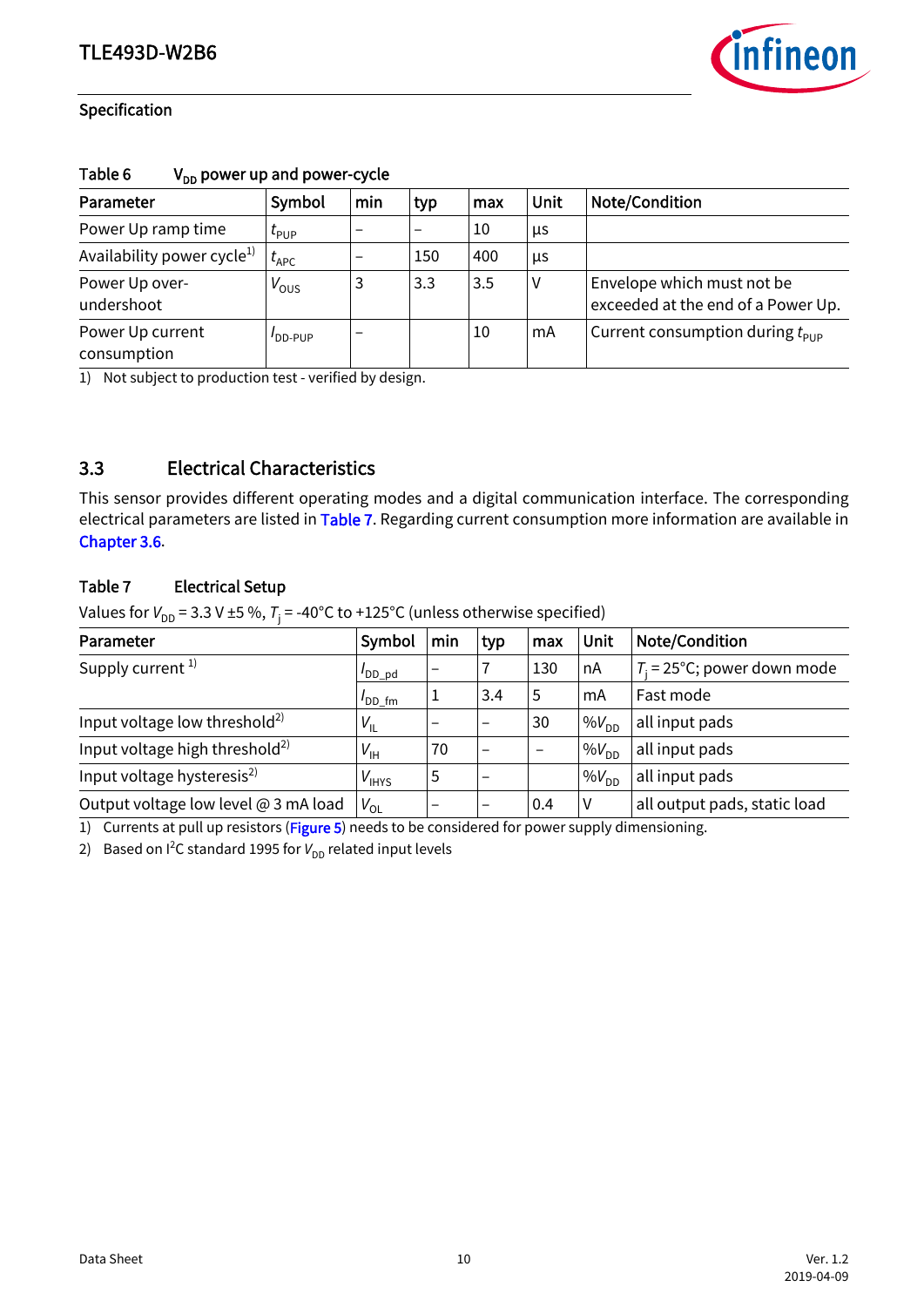

# <span id="page-10-0"></span>3.4 Magnetic Characteristics

The magnetic parameters are specified for an end of line production scenario and for an application life time scenario.

The magnetic measurement values are provided in the two's complement with 12 bit or 8 bit resolution in the registers with the symbols Bx, By and Bz. Two examples, how to calculate the magnetic flux are shown in [Table 11](#page-12-1) and [Table 12.](#page-12-2)

#### Table 8 Initial Magnetic Characteristics<sup>1)</sup>

Values for T<sub>j</sub> = +25°C, 0 h and V<sub>DD</sub> = 3.3 V (unless otherwise specified)

<span id="page-10-4"></span><span id="page-10-1"></span>

| Parameter                                           | Symbol                            | min     | typ         | max     | Unit              | Note/Condition                            |
|-----------------------------------------------------|-----------------------------------|---------|-------------|---------|-------------------|-------------------------------------------|
| Magnetic linear range <sup>2)</sup> (full range)    | $B_{xyz\_LIN}$                    | ±160    | ±200        | ±230    | mT                | $-40^{\circ}$ C < T <sub>i</sub> < +125°C |
| Magnetic linear range <sup>2)3)</sup> (short range) | $B_{xyz\_LINSR}$                  | ±100    | ±135        | ±150    | mT                |                                           |
| Sensitivity X, Y, Z (full range)                    | Sx, Sy, Sz                        | 5.5     | 7.7         | 10.5    | $LSB_{12}$        |                                           |
| Sensitivity X, Y, Z (short range)                   | $Sx_{SR}$ , $Sy_{SR}$ , $Sz_{SR}$ | 11      | 15.4        | 21      | mT                |                                           |
| Z-Offset (full range and short range)               | $B_{0Z}$                          | $-1.8$  | ±0.2        | $+1.8$  | mT                |                                           |
| XY-Offset (full range and short range)              | $B_{0xy}$                         | $-0.75$ | ±0.2        | $+0.75$ | mT                |                                           |
| X to Y magnetic matching <sup>4)</sup>              | $M_{XY}$                          | $-15$   | ±1          | $+15$   | $\%$              | Up to min.                                |
| $X/Y$ to Z magnetic matching <sup>4)</sup>          | $M_{X/YZ}$                        | $-25$   | $\mathbf 0$ | $+25$   | $\%$              | $B_{xyz \_$ LIN Or $B_{xyz \_$ LINSR      |
| Resolution, 12-bit <sup>5)</sup> (full range)       | Res <sub>12</sub>                 | 95      | 130         | 182     | $\mu T/$          |                                           |
| Resolution, 12-bit <sup>5)</sup> (short range)      | $Res_{12\_SR}$                    | 47.5    | 65          | 91      | LSB <sub>12</sub> |                                           |
| Resolution, 8-bit <sup>5)</sup> (full range)        | Res <sub>8</sub>                  | 1.52    | 2.08        | 2.91    | mT/               |                                           |
| Resolution, 8-bit <sup>5)</sup> (short range)       | $\textit{Res}_{8\_SR}$            | 0.76    | 1.04        | 1.46    | LSB <sub>8</sub>  |                                           |
| Magnetic initial noise (rms)                        | $B_{\text{ineff}}$                | -       | 0.1         | 0.5     | mT                | $rms = 1$ sigma                           |
| (full range and short range)                        |                                   |         |             |         |                   |                                           |
| Magnetic hysteresis <sup>2)</sup>                   | $B_{HYS}$                         |         | $\mathbf 1$ |         | LSB <sub>12</sub> | due to quantization                       |
| (full range and short range)                        |                                   |         |             |         |                   | effects                                   |

<span id="page-10-5"></span>1) Magnetic test on wafer level. It is assumed that initial variations are stored and compensated in the external  $\mu$ C during module test and calibration.

- 2) Not subject to production test verified by design/characterization.
- 3) The short range setting does not have an analogue saturation behavior due to internal offsets and the compensation thereof.
- 4) See the magnetic matching definition in **Equation (3.1)** and **[Equation \(3.2\)](#page-10-3).**
- 5) Resolution is calculated as 1/Sensitivity (and multiplied by 16 for 8-bit value).

<span id="page-10-2"></span>Equation for parameter "X to Y magnetic matching": (3.1)

$$
M_{XY} = 100 \cdot 2 \cdot \frac{Sx - Sy}{Sx + Sy} \, [\%]
$$

<span id="page-10-3"></span>Equation for parameter "X/Y to Z magnetic matching": (3.2)

$$
M_{X/YZ} = 100 \cdot 2 \cdot \frac{Sx + Sy - 2 \cdot Sz}{Sx + Sy + 2 \cdot Sz} \, [\%]
$$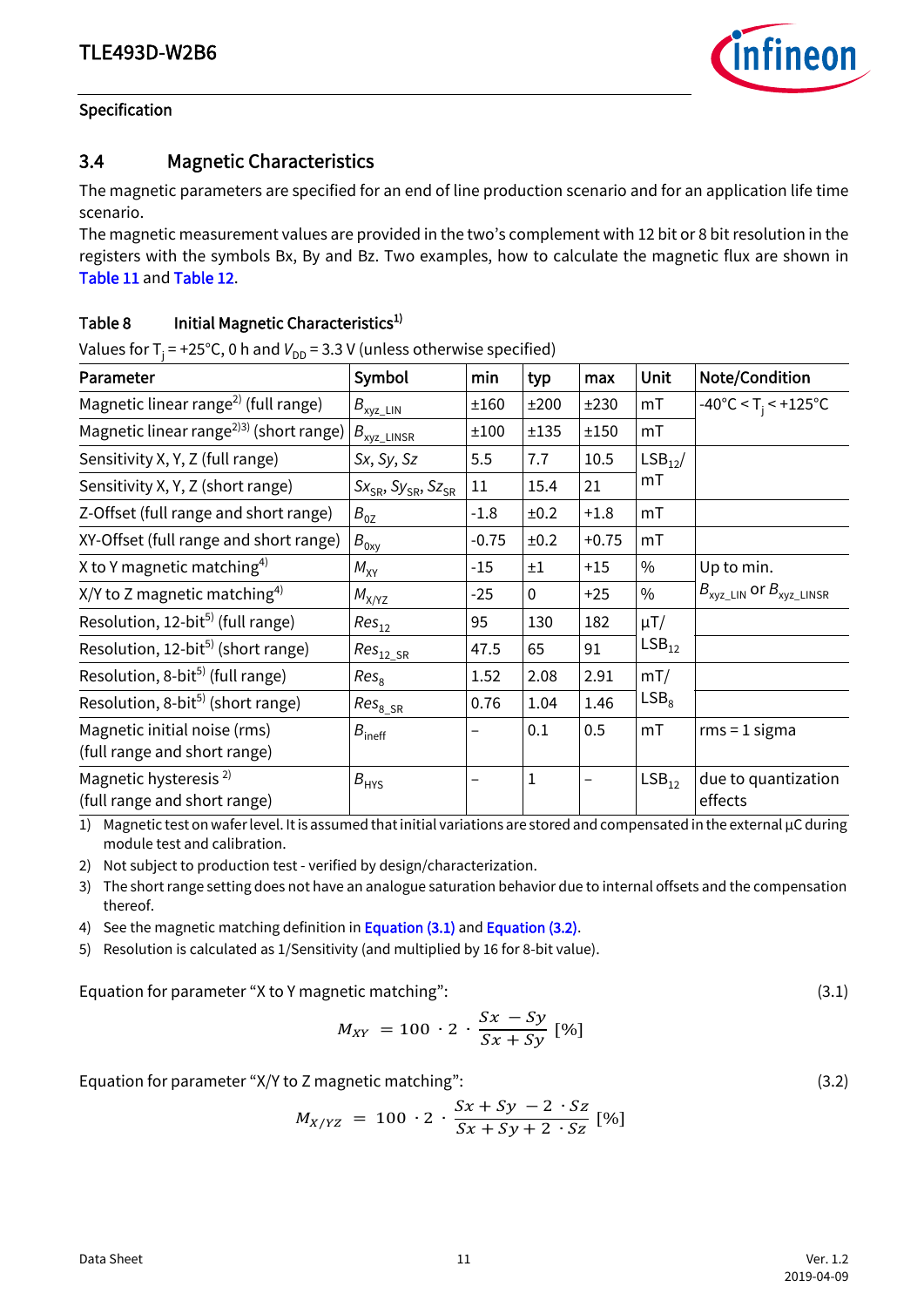

### Table 9 Sensor Drifts<sup>1)</sup> valid for both full range and short range (unless indicated)

Values for  $V_{DD}$  = 3.3 V ±5 %,  $T_i$  = -40°C to 125°C, static magnetic field within full magnetic linear range (unless otherwise specified)

| Parameter                                      | Symbol                               | min     | typ     | max     | <b>Unit</b>   | <b>Note/Condition</b>            |
|------------------------------------------------|--------------------------------------|---------|---------|---------|---------------|----------------------------------|
| Sensitivity drift X, Y, Z                      | $Sx_{D}$ , $Sy_{D}$ , $Sz_{D}$   -15 |         | ±5      | $+15$   | $\%$          | $TC_{0}$                         |
| Offset drift X, Y                              | $B_{O$ DXY                           | $-0.45$ |         | $+0.45$ | mT            | @ 0 mT, $TC_0$                   |
| Offset drift Z                                 | $B_{O, DZ}$                          | $-1.6$  |         | $+1.6$  | mT            | @ 0 mT, $TC0$                    |
| Offset drift Z                                 | $B_{O, DZ}$                          | $-0.45$ |         | $+0.45$ | mT            | @ 0 mT, $TC_0$ , Z Hall spintest |
| X to Y magnetic matching drift <sup>2)</sup>   | $M_{XY\_D}$                          | $-3.5$  | $\pm 1$ | $+3.5$  | $\%$          | $TC_{0}$                         |
| X/Y to Z magnetic matching drift <sup>2)</sup> | $M_{X/YZ_D}$                         | $-15$   | ±10     | $+15$   | $\frac{0}{0}$ | $TC_0$                           |

<span id="page-11-0"></span>1) Not subject to production test, verified by design/characterization. Drifts are changes from the initial characteristics due to external influences.

2) See the magnetic matching definition in **Equation (3.1)** and **[Equation \(3.2\)](#page-10-3)**.

#### Table 10 Temperature compensation, non-linearity and noise<sup>1)</sup>

| Values for $V_{DD}$ = 3.3 V ±5 %, $T_i$ = -40°C to 125°C (unless otherwise specified) |
|---------------------------------------------------------------------------------------|
|                                                                                       |

| Parameter                                | Symbol              | min | typ                      | max                      | <b>Unit</b> | <b>Note/Condition</b>                    |
|------------------------------------------|---------------------|-----|--------------------------|--------------------------|-------------|------------------------------------------|
| Temperature compensation <sup>2)</sup>   | $TC_0$              |     | $\pm 0$                  | -                        | ppm/K       | Bx, By and Bz (default)                  |
| (full range and short range)             | $TC_1$              |     | $-750$                   | $\overline{\phantom{0}}$ |             | Bx, By and Bz (option 1)                 |
|                                          | $TC_2$              |     | $-1500$                  | $\qquad \qquad -$        |             | Bx, By and Bz (option 2)                 |
|                                          | $TC_3$              |     | $+350$                   | $\qquad \qquad -$        |             | Bx, By and Bz (option 3)                 |
| Differential Non Linearity (full range)  | <b>DNL</b>          |     | ±2                       | $\qquad \qquad -$        | $LSB_{12}$  | Bx, By and Bz                            |
| Differential Non Linearity (short range) | $DNL_{SR}$          |     | ±4                       | $\overline{\phantom{m}}$ |             |                                          |
| Integral Non Linearity (full range)      | INL                 |     | ±2                       | -                        | $LSB_{12}$  | Bx, By and Bz                            |
| Integral Non Linearity (short range)     | $INL_{SR}$          |     | ±4                       | -                        | $LSB_{12}$  | Bx, By and Bz                            |
| Magnetic noise (rms)                     | $B_{\text{Neff}}$   |     | $\overline{\phantom{0}}$ | 1                        | mT          | $rms = 1$ sigma                          |
| Z-Magnetic noise (rms)                   | $B_{\text{NeffZ}}$  | -   | $\overline{\phantom{m}}$ | 0.5                      | mT          | $rms = 1$ sigma,                         |
| XY-Magnetic noise (rms)                  | $B_{\text{NeffXY}}$ |     | $\overline{\phantom{0}}$ | 0.25                     | mT          | $-40^{\circ}$ C < T <sub>i</sub> < +85°C |

1) Not subject to production test, verified by design/characterization.

2)  $TC_x$  must be set before magnetic flux trimming and measurements with the same value.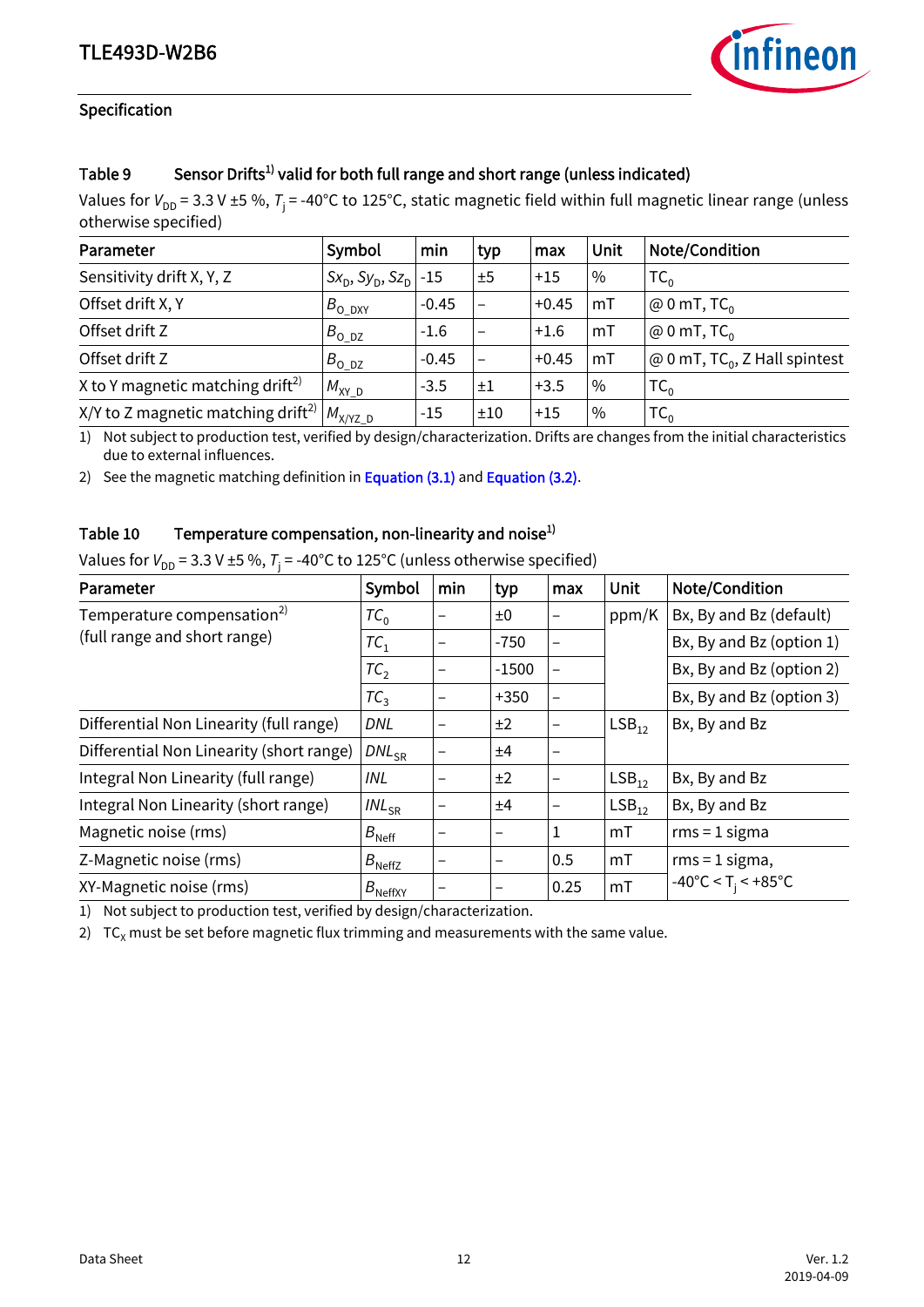

Conversion register value to magnetic field value:

| .          |            |              |      |      |      |                  |      |      |      |      |      |            |
|------------|------------|--------------|------|------|------|------------------|------|------|------|------|------|------------|
|            | <b>MSB</b> | <b>Bit10</b> | Bit9 | Bit8 | Bit7 | Bit <sub>6</sub> | Bit5 | Bit4 | Bit3 | Bit2 | Bit1 | <b>LSB</b> |
| [Dec]      | $-2048$    | 1024         | 512  | 256  | 128  | 64               | 32   | 16   | 8    |      |      |            |
| [Bin] e.g. |            |              |      |      |      | 0                |      | υ    |      |      |      |            |

#### <span id="page-12-1"></span>Table 11 Magnetic conversion table for 12Bit

The conversion is realized by the two's complement. Please use following table for transformation: Example for 12-bit read out: 1111 0000  $1111_B$ : -2048 + 1024 + 512 + 256 + 0 + 0 + 0 + 0 + 8 + 4 + 2 +1 = -241 LSB<sub>12</sub> Calculation of magnetic flux: -241 LSB<sub>12</sub> \* 0.13 mT/LSB<sub>12</sub> = -31.3 mT

<span id="page-12-2"></span>

| Table 12 | <b>Magnetic conversion table for 8Bit</b> |  |
|----------|-------------------------------------------|--|
|          |                                           |  |

|            | <b>MSB</b> | <b>Bit10</b> | Bit9     | Bit <sub>8</sub> | Bit7      | Bit <sub>6</sub> | Bit5 | <b>LSB</b> |
|------------|------------|--------------|----------|------------------|-----------|------------------|------|------------|
| [Dec]      | $-128$     | 64           | າາ<br>٥z | 16               | O         |                  |      |            |
| [Bin] e.g. |            | -            |          |                  | <u>д.</u> |                  |      |            |

Example for 8-bit read out: 0101  $1101_B$ : 0 + 64 + 0 + 16 + 8 + 4 + 0 + 1 = 93 LSB<sub>8</sub>

Calculation of magnetic flux: 93 LSB<sub>8</sub>  $*$  2.08 mT/LSB<sub>8</sub> = 193.4 mT

# <span id="page-12-0"></span>3.5 Temperature Measurement

By default, the temperature measurement is activated. The temperature measurement can be disabled if it is not needed and to increase the speed of repetition of the magnetic values.

| Table 13 | Temperature Measurement Characteristics <sup>1)</sup> |
|----------|-------------------------------------------------------|
|----------|-------------------------------------------------------|

| Parameter                      | <b>Symbol</b>      | min                      | typ  | max  | Unit         | <b>Note/Condition</b> |
|--------------------------------|--------------------|--------------------------|------|------|--------------|-----------------------|
| Digital value $@$ 25 $°C$      | $^{\prime}$ 25     | 1000                     | 1180 | 1360 | $LSB_{12}$   |                       |
| Temperature resolution, 12-bit | <sup>I</sup> Res12 | 0.21                     | 0.24 | 0.27 | $K/LSB_{12}$ | referring to $T_i$    |
| Temperature resolution, 8-bit  | ' Res8             | $\overline{\phantom{0}}$ | 3.84 |      | $K/LSB_8$    | referring to $T_i$    |

1) The temperature measurement is not trimmed on the sensor. An external  $\mu$ C can measure the sensor during module production and implement external trimming to gain higher accuracies.

Temperature values are based on 12 bit resolution. Please note: only bit 11 ... 2 are listed in the bitmap registers.

#### Table 14 Temperature conversion table for 12Bit

The bits MSB to Bit2 are read out from the temperature value registers. Bit1 and LSB are added to get a 12-bit value for calculation.

|            | <b>MSB</b> | <b>Bit10</b> | Bit9 | Bit8 | Bit7 | Bit <sub>6</sub> | Bit5     | Bit4 | Bit3   | Bit2 |
|------------|------------|--------------|------|------|------|------------------|----------|------|--------|------|
| [Dec]      | $-2048$    | 1024         | 512  | 256  | 128  | 64               | າາ<br>٥z | 16   | Ω<br>Õ |      |
| [Bin] e.g. | ν          |              | J    | л.   |      | 0                |          |      |        |      |

Example for 12-bit calculation: 0110 1010  $11_B$ : 0 + 1024 + 0 + 256 + 0 + 0 + 32 + 0 + 8 + 4 = 1324 LSB<sub>12</sub>

Calculation to temperature: (1324 LSB<sub>12</sub> - 1180 LSB<sub>12</sub>) \* 0.24 K/LSB<sub>12</sub> + 25°C ≈ 60°C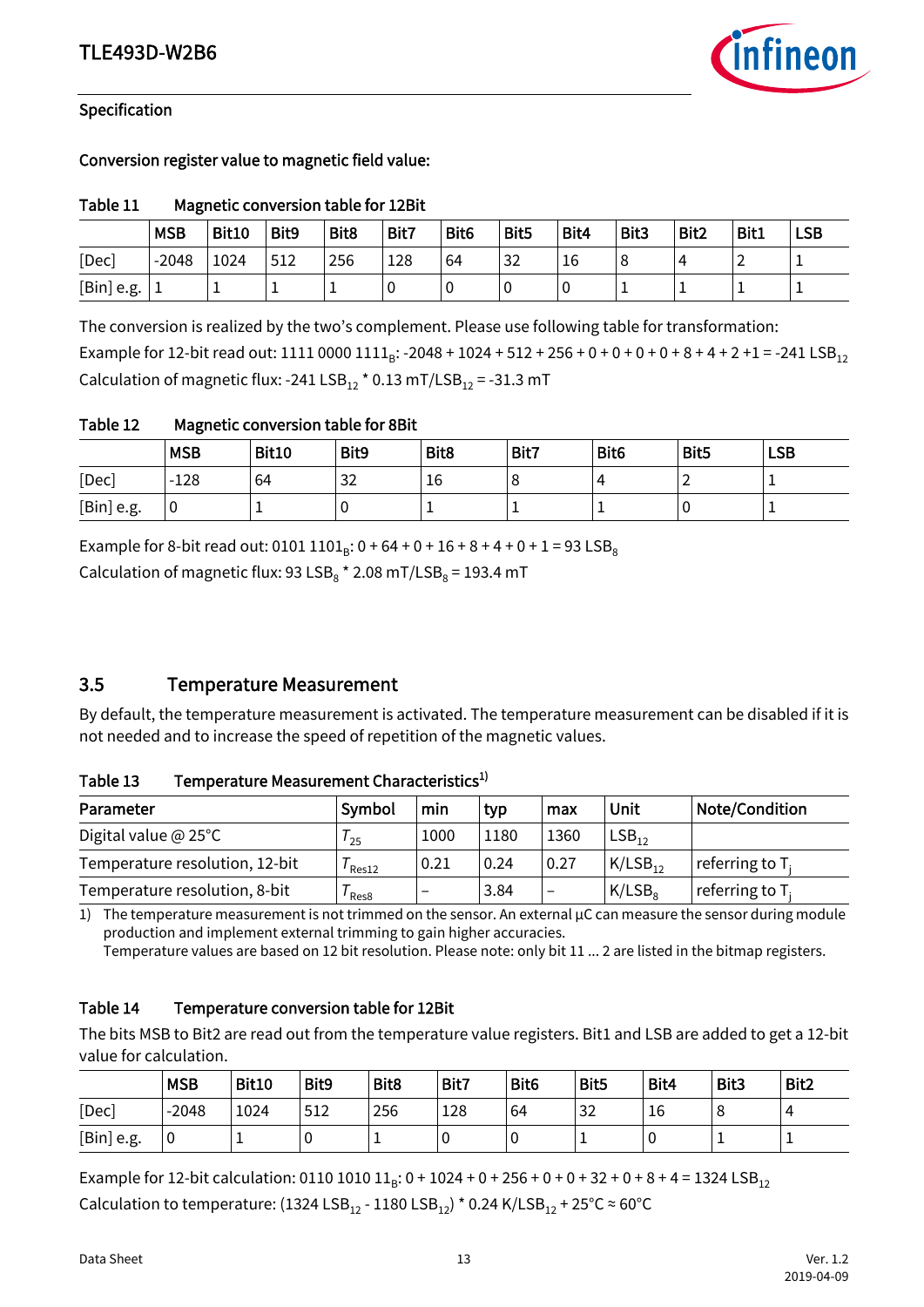

# <span id="page-13-0"></span>3.6 Overview of Modes

For a good adaptation on application requirements this sensor is equipped with different modes. An overview is listed in [Table 15.](#page-13-1)

#### <span id="page-13-1"></span>Table 15 Overview of modes<sup>1)</sup>

| Mode                   | <b>Measurements</b> | Typ. $f_{Update}^{2)}$ | Description                                                                        |  |  |  |  |
|------------------------|---------------------|------------------------|------------------------------------------------------------------------------------|--|--|--|--|
| Power Down             | No measurements     |                        | Lowest possible supply current $I_{\text{DD}}$ .                                   |  |  |  |  |
| Low Power Mode         | Bx, By, Bz, T       | 0.05 Hz - 770 Hz       | Cyclic measurements and ADC-conversions                                            |  |  |  |  |
| (full range and        | Bx, By, Bz          | $(8$ steps $)$         | with different update rates.                                                       |  |  |  |  |
| short range)           | Bx, By              |                        |                                                                                    |  |  |  |  |
| Fast Mode              | Bx, By, Bz, T       | 5.7 kHz                | Measurements and ADC conversions are                                               |  |  |  |  |
| (full range)           | Bx, By, Bz          | 7.5 kHz                | running continuously.                                                              |  |  |  |  |
|                        | Bx, By              | 8.4 kHz                | An $I^2C$ clock speed $\geq$ 800 kHz and use of the<br>interrupt /INT is required. |  |  |  |  |
| Fast Mode              | Bx, By, Bz, T       | 4.2 kHz                |                                                                                    |  |  |  |  |
| (short range)          | Bx, By, Bz          | 5.5 kHz                |                                                                                    |  |  |  |  |
|                        | Bx, By              | $6.2$ kHz              |                                                                                    |  |  |  |  |
| Master-Controlled Mode | Bx, By, Bz, T       | Up to Fast Mode        | Measurements triggered by the                                                      |  |  |  |  |
| (full range and        | Bx, By, Bz          | values.                | microcontroller via I <sup>2</sup> C.                                              |  |  |  |  |
| short range)           | Bx, By              |                        |                                                                                    |  |  |  |  |

1) Not subject to production test - verified by design/characterization.

2) This is the frequency at which specified measurements are updated.

 $I<sup>2</sup>C$  triggered Master-Controlled Mode typical I<sub>DD</sub> current consumption estimation formula:

Equation  $I_{\text{DD}}$  full range (3.3)

$$
I_{DD} \approx I_{DD,fm} \cdot 0.18 \, ms \cdot f_{Update}
$$

Equation  $I_{\text{DD}}$  short range (3.4)

 $I_{DD} \approx I_{DD,fm} \cdot 0.24 \text{ ms} \cdot f_{Update}$ 

The average supply current *I*<sub>DD</sub>in the 8 Low Power Modes and I<sup>2</sup>C triggered mode will decrease by about 25 % if the temperature measurement is disabled and will decrease by about 50% if the temperature and Bz measurement is disabled.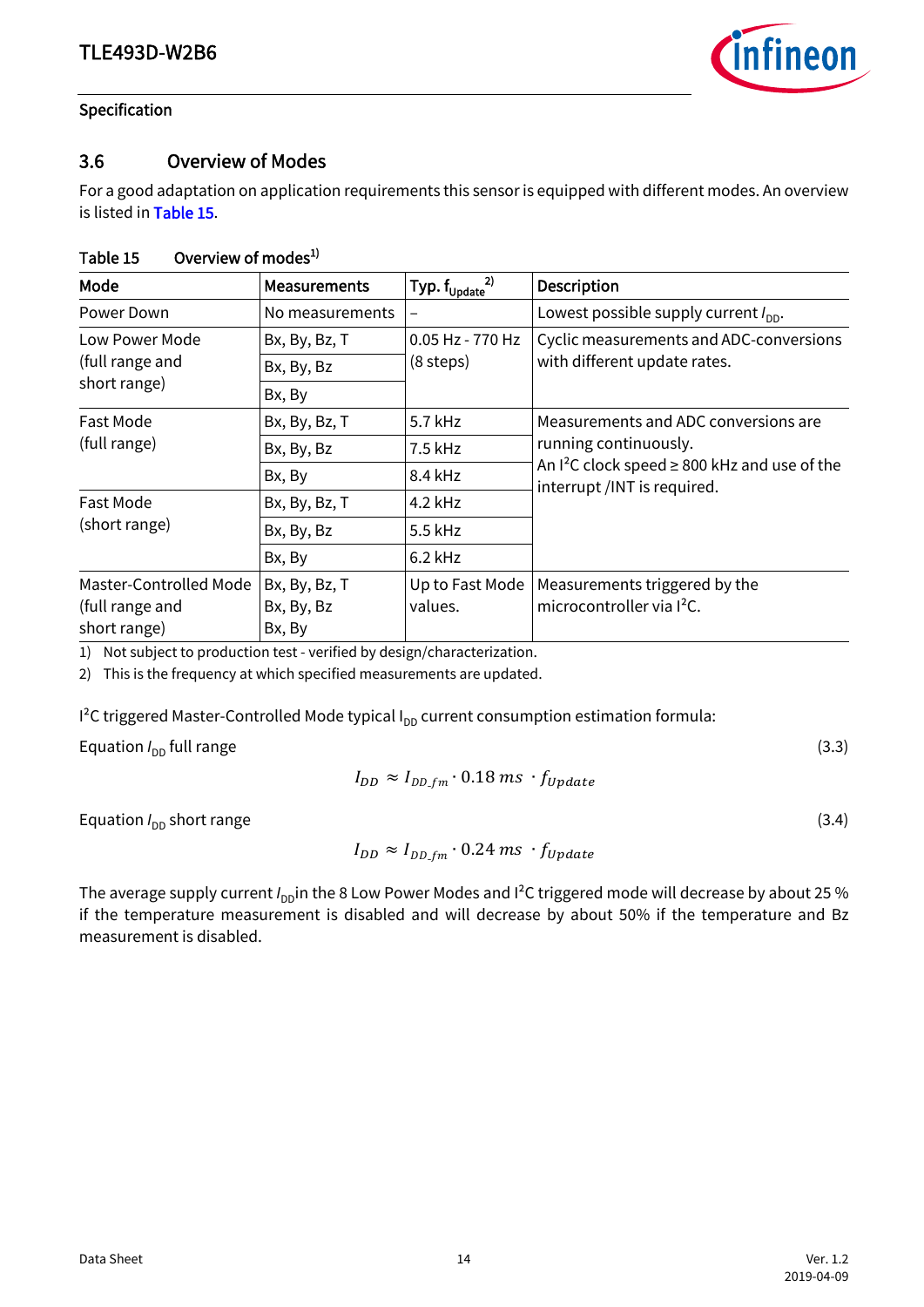

# <span id="page-14-0"></span>3.7 Interface and Timing Description

This chapter refers to how to set the boundary conditions in order to establish a proper interface communication.

#### Table 16 Interface and timing<sup>1)</sup>

| Parameter                                                              | Symbol                | min                      | typ                      | max                      | Unit          | <b>Note/Condition</b>       |
|------------------------------------------------------------------------|-----------------------|--------------------------|--------------------------|--------------------------|---------------|-----------------------------|
| End of Conversion /INT pulse                                           | $t_{\text{INT}}$      | 1.8                      | 2.5                      | 3.2                      | μs            | low-active (when activated) |
| Time window to read first value<br>(full range)                        | $t_{\sf RD1}$         | 30                       | 40                       | 50                       | μs            | read after rising /INT edge |
| Time window to read first value<br>(short range)                       | $t_{\text{RD1\_SR}}$  | 42                       | 56                       | 70                       | μs            | read after rising /INT edge |
| Time window to read next value<br>(full range)                         | $t_{\sf RDn}$         | 32                       | 43                       | 54                       | μs            | consecutive reads           |
| Time window to read next value<br>(short range)                        | $t_{\text{R}}$ Dn_SR  | 44                       | 59                       | 74                       | μs            | consecutive reads           |
| Internal clock accuracy                                                | $t_{\text{clk\_E}}$   | $-25$                    | $\overline{a}$           | $+25$                    | $\frac{0}{0}$ |                             |
| $12C$ timings                                                          |                       |                          |                          |                          |               |                             |
| Allowed $I^2C$ bit clock frequency <sup>2)</sup>                       | $f_{\text{I2C\_clk}}$ |                          | 400                      | 1000                     | kHz           |                             |
| Low period of SCL clock                                                | $t_{\rm L}$           | 0.5                      | $\overline{\phantom{0}}$ | $\qquad \qquad -$        | μs            | 1.3 µs for 400-kHz mode     |
| High period of SCL clock                                               | $t_{\rm H}$           | 0.4                      | $\overline{a}$           |                          | μs            | 0.6 µs for 400-kHz mode     |
| SDA fall to SCL fall hold time<br>(hold time start condition to clock) | $t_{\text{STA}}$      | 0.4                      | $\overline{\phantom{0}}$ |                          | μs            | 0.6 µs for 400-kHz mode     |
| SCL rise to SDA rise su, time<br>(setup time clock to stop condition)  | $t_{\text{STOP}}$     | 0.4                      | $\overline{\phantom{0}}$ | $\overline{\phantom{0}}$ | μs            | 0.6 µs for 400-kHz mode     |
| SDA rise to SDA fall hold time<br>(wait time from stop to start cond.) | $t_{\text{WAIT}}$     | 0.4                      | -                        | -                        | μs            | 0.6 µs for 400-kHz mode     |
| SDA setup before SCL rising                                            | $t_{\text{SU}}$       | 0.1                      | $\overline{\phantom{0}}$ | $\qquad \qquad -$        | μs            |                             |
| SDA hold after SCL falling                                             | $t_{\text{HOLD}}$     | $\mathbf 0$              | -                        |                          | μs            |                             |
| Fall time SDA/SCL signal <sup>3)</sup>                                 | $t_{\text{FALL}}$     | $\overline{\phantom{0}}$ | 0.25                     | 0.3                      | μs            |                             |
| Rise time SDA/SCL signal <sup>3)</sup>                                 | $t_{\text{RISE}}$     | $\overline{\phantom{0}}$ | 0.5                      | -                        | μs            | $R = 1.2 k\Omega$           |

<span id="page-14-1"></span>1) Not subject to production test - verified by design/characterization

2) Dependent on R-C-combination on SDA and SCL. Ensure reduced capacitive load for speeds above 400 kHz.

3) Dependent on used R-C-combination.

The fast mode, shown in [Figure 7](#page-15-0), requires a very strict I<sup>2</sup>C behavior synchronized with the sensor conversions and high bit rates. In this mode, a fresh measurement cycle is started immediately after the previous cycle was completed.

Other modes are available for more relaxed timing and also for a synchronous microcontroller operation of sensor conversions. In these modes, a fresh measurement cycle is only started if it is triggered by an internal or external trigger source.

In the default measurement configuration (Bx, By, Bz and T), shown in [Figure 7](#page-15-0), the measurement cycle ends after the temperature measurement.

In 3-channel measurement configuration (Bx, By and Bz), the temperature channel is not converted and updated. Thus, the measurement cycle ends after the Bz measurement.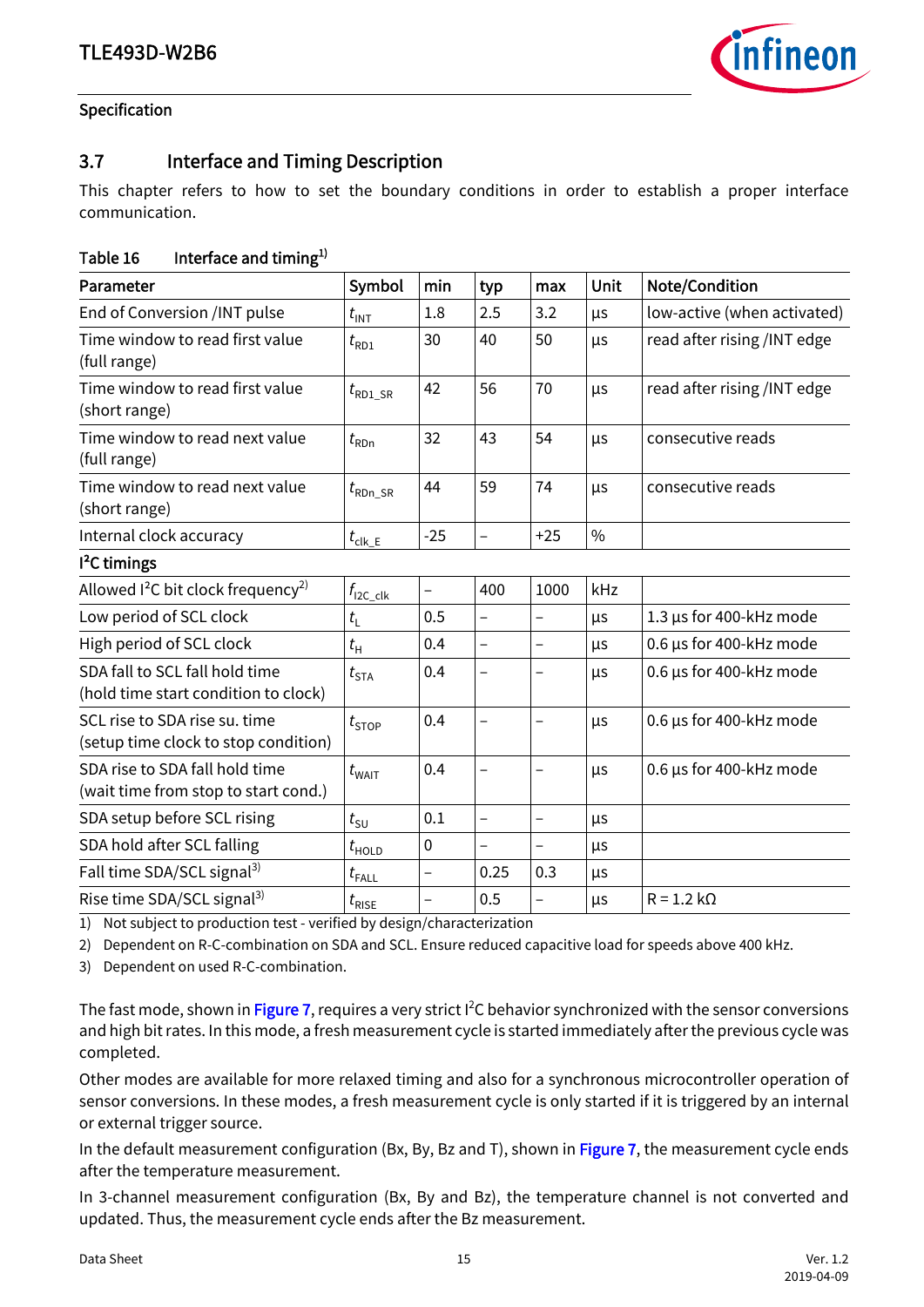

In X/Y angular measurement configuration (Bx and By), the Bz and temperature channel are not converted and updated. Thus, the measurement cycle ends after the By measurement.



<span id="page-15-0"></span>Figure 7 <sup>12</sup>C readout frame, ADC conversion and related timing



Figure 8 I<sup>2</sup>C timing specification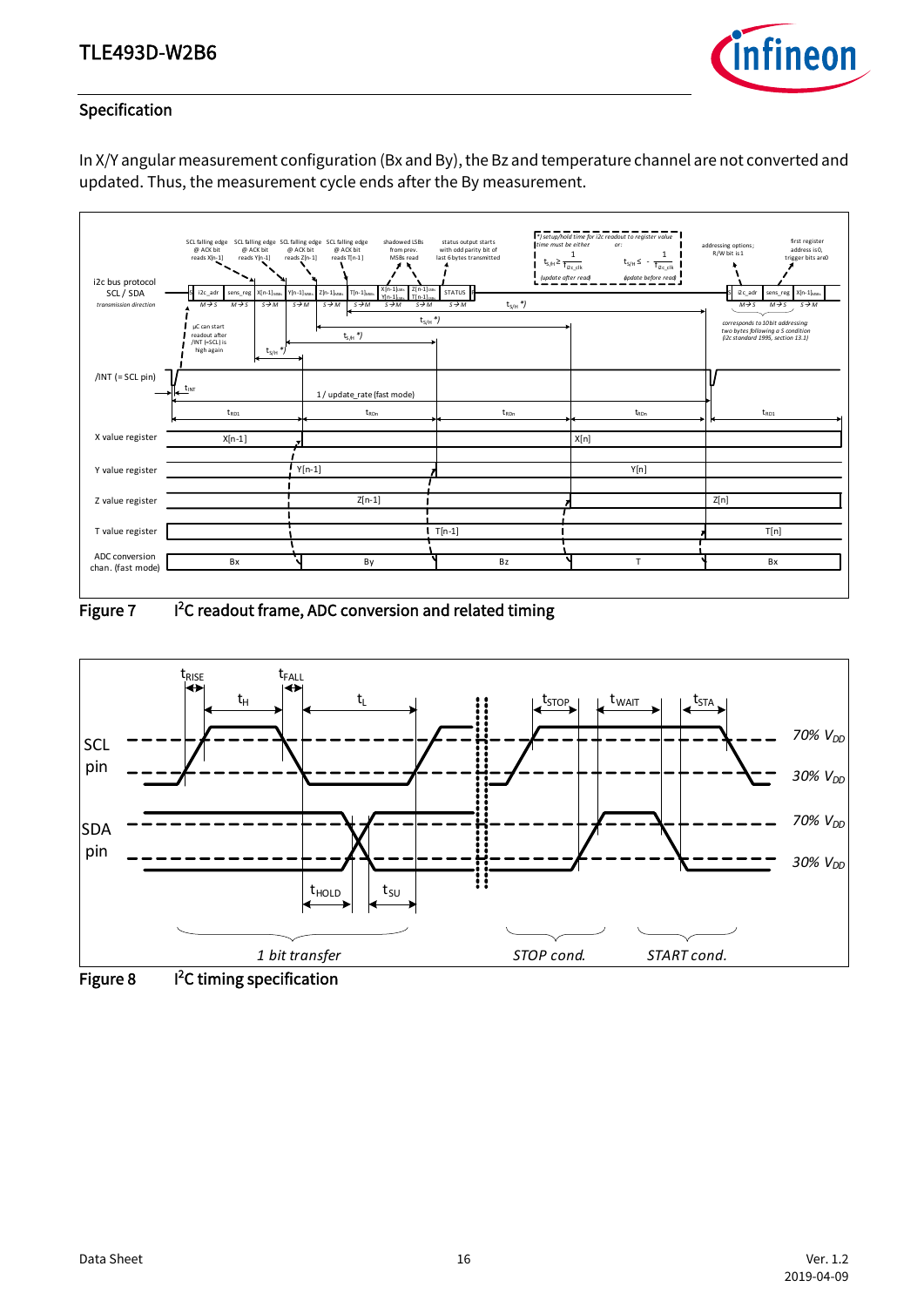

Package Information

# <span id="page-16-0"></span>4 Package Information

## <span id="page-16-1"></span>4.1 Package Parameters

#### Table 17 Package Parameters

| Parameter                                            | Symbol            | <b>Limit Values</b> |                          |      | Unit | <b>Notes</b>                          |
|------------------------------------------------------|-------------------|---------------------|--------------------------|------|------|---------------------------------------|
|                                                      |                   | Min.                | Typ.                     | Max. |      |                                       |
| Thermal resistance <sup>1)</sup><br>Junction ambient | $R_{\text{thJA}}$ |                     | $\overline{\phantom{0}}$ | 200  | K/W  | Junction to air<br>for PG-TSOP-6-6-8  |
| Thermal resistance<br>Junction lead                  | $R_{\rm thJL}$    |                     | $\overline{\phantom{0}}$ | 100  | K/W  | Junction to lead<br>for PG-TSOP-6-6-8 |
| Soldering moisture level <sup>2)</sup>               | MSL <sub>1</sub>  |                     |                          |      |      | $260^{\circ}$ C                       |

1) According to Jedec JESD51-7

2) Suitable for reflow soldering with soldering profiles according to JEDEC J-STD-020D.1 (March 2008)



Figure 9 Image of TLE493D-W2B6 in TSOP6



Figure 10 Footprint PG-TSOP6-6-8 (compatible to PG-TSOP6-6-5, all dimensions in mm)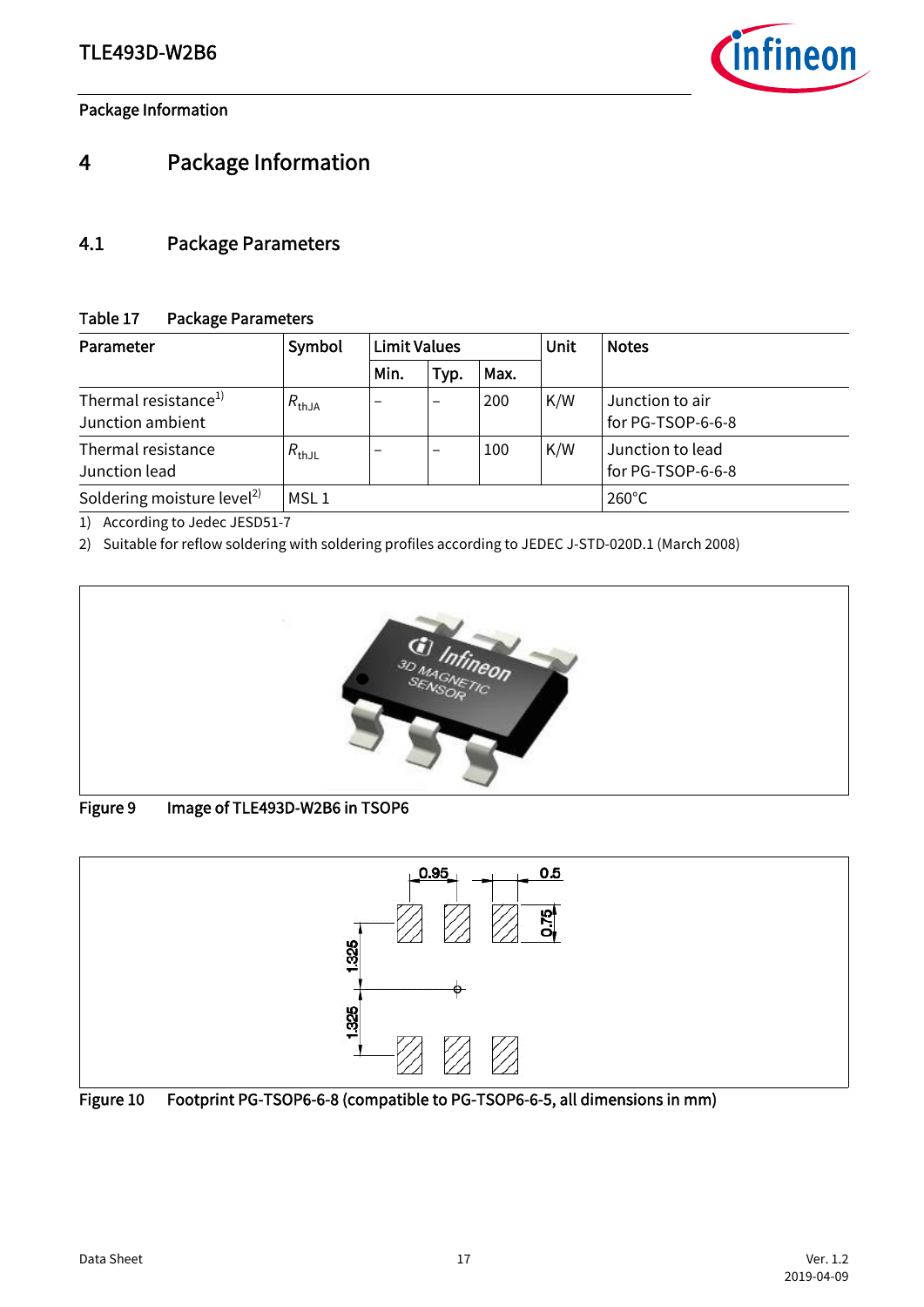

## Package Information

# <span id="page-17-0"></span>4.2 Package Outlines



<span id="page-17-1"></span>Figure 11 Package Outlines (all dimensions in mm)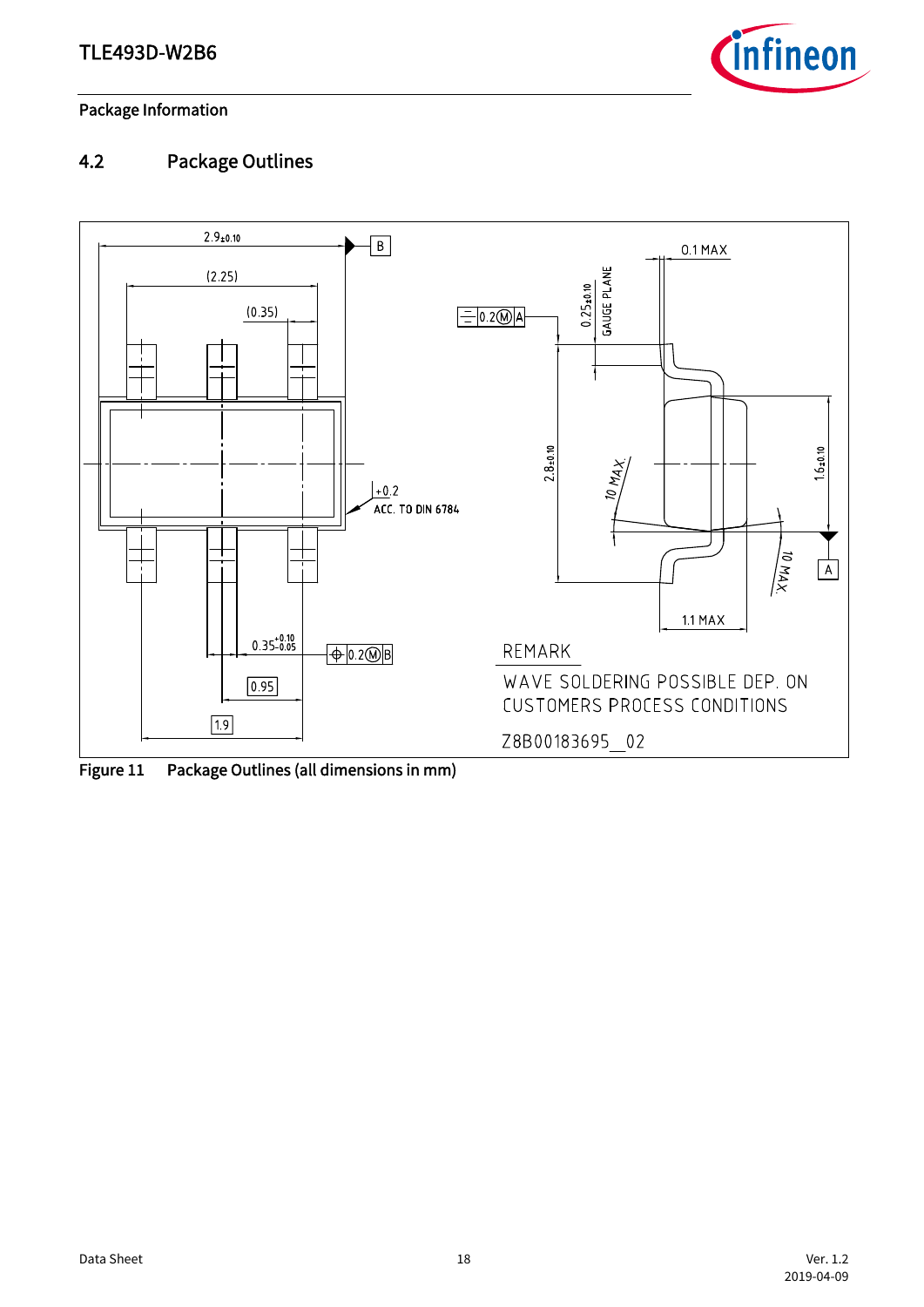

# Package Information



<span id="page-18-0"></span>Figure 12 Packing (all dimensions in mm)

Further information about the package can be found here: http://www.infineon.com/cms/packages/SMD\_-\_Surface\_Mounted\_Devices/TSOP/TSOP6.html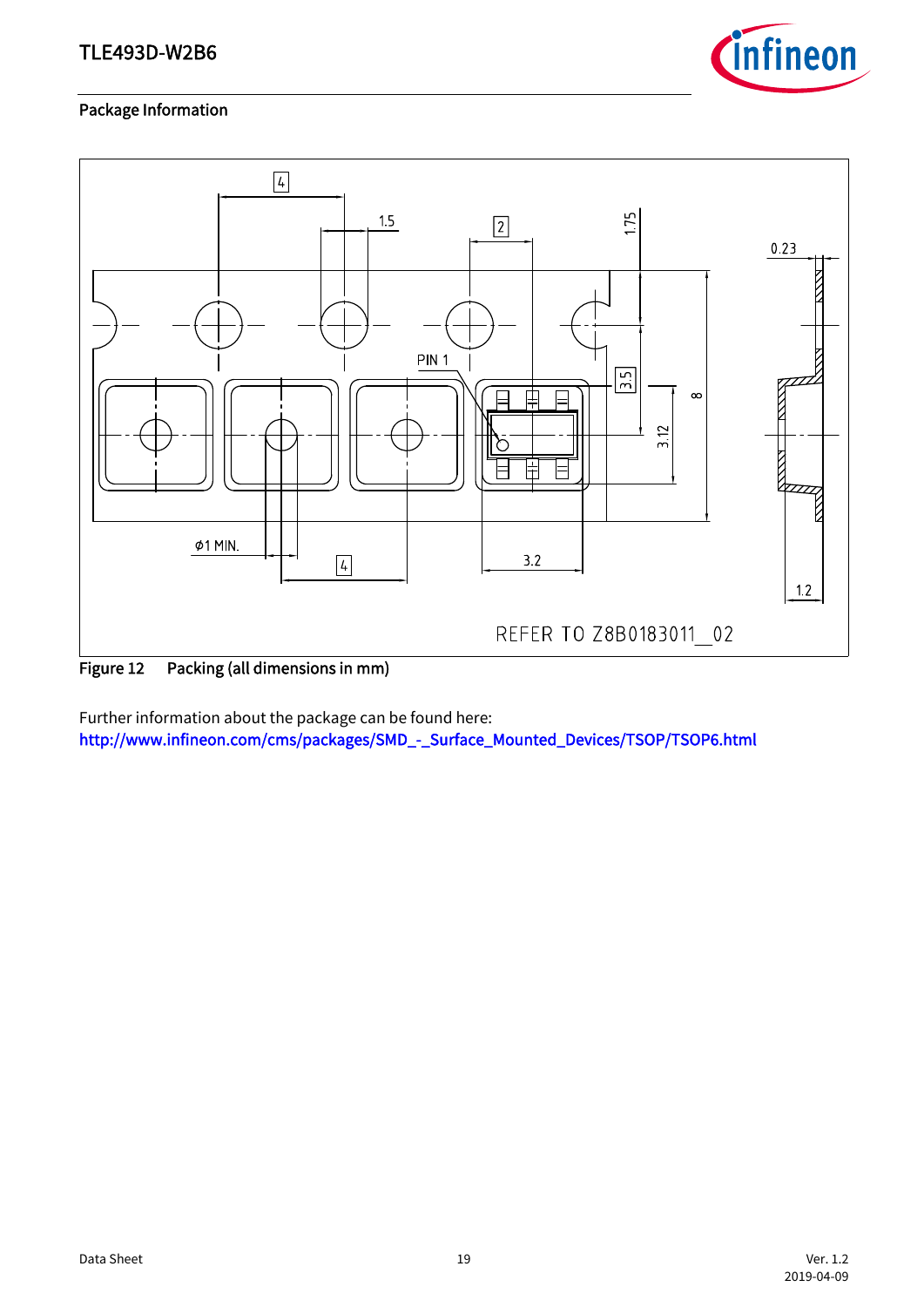

#### Revision History

# <span id="page-19-0"></span>5 Revision History

| <b>Revision History</b> |                                                    |  |  |  |  |  |  |
|-------------------------|----------------------------------------------------|--|--|--|--|--|--|
| Page or Item            | Subjects (major changes since previous revision)   |  |  |  |  |  |  |
| Ver. 1.2, 2019-04-09    |                                                    |  |  |  |  |  |  |
|                         | Chapter 3.2 text "I <sup>2</sup> C reset" updated. |  |  |  |  |  |  |
| Ver. 1.1, 2019-02-08    |                                                    |  |  |  |  |  |  |
|                         | Figure 4, Figure 11 and Figure 12 updated.         |  |  |  |  |  |  |
| Ver. 1.0, 2018-01-24    |                                                    |  |  |  |  |  |  |
|                         | Initial version                                    |  |  |  |  |  |  |